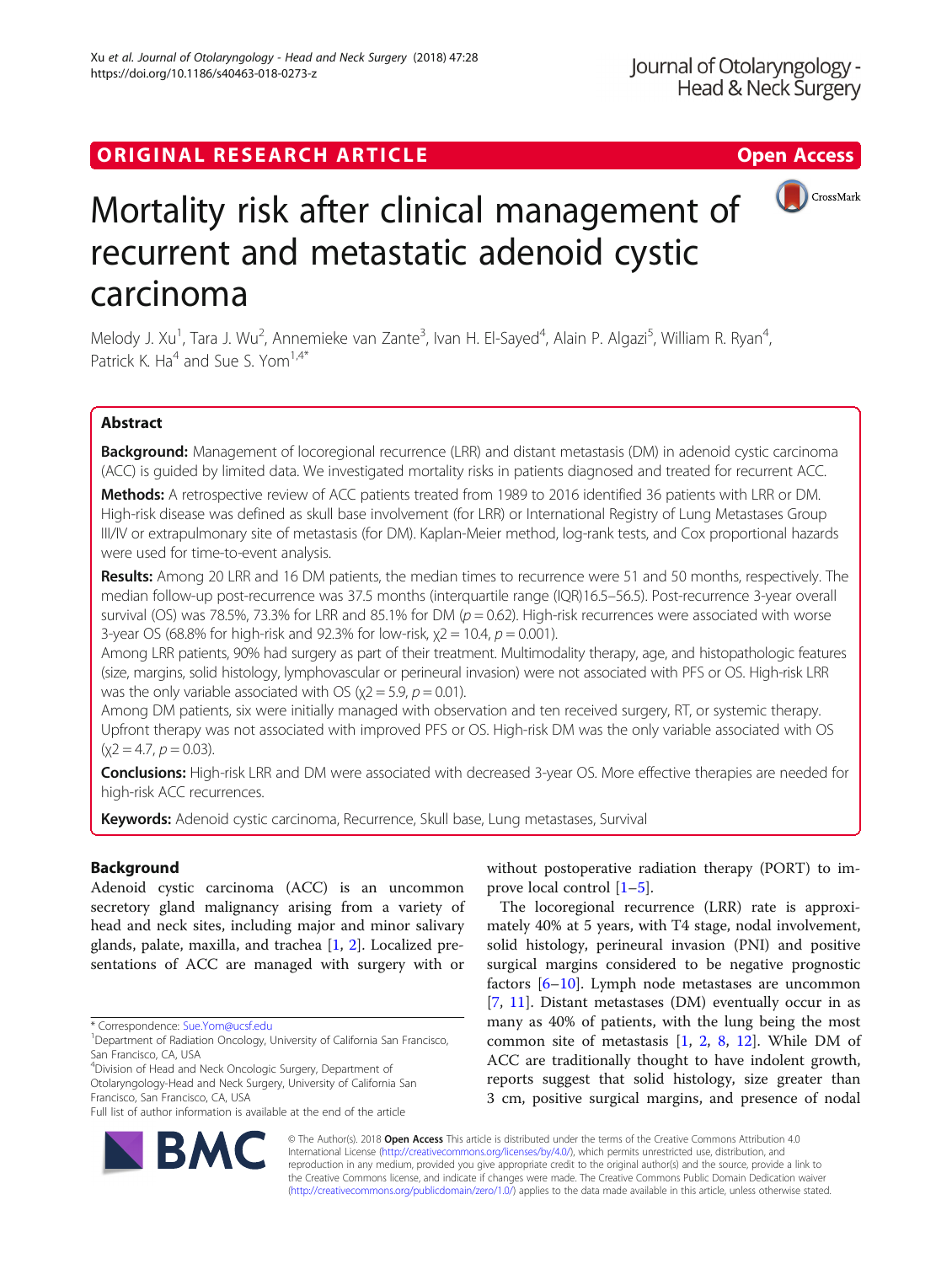involvement are associated with a more aggressive disease course [[2,](#page-6-0) [13](#page-6-0)].

Limited data is available to guide management of LRR and DM. Metastasectomy of pulmonary metastases has been proposed, with promising results in patients with good performance status, young age, and long diseasefree interval (DFI) prior to DM [\[14](#page-6-0)–[18\]](#page-6-0). Systemic therapy outcomes have been reported in less than 500 patients over 20 years of publications but none have become a dominant standard of care; investigation of more effective therapeutics is needed [[19\]](#page-6-0).

To our knowledge, there are no reports focused on analyzing outcomes from local therapies such as surgery and/or radiation for recurrent and metastatic ACC patients. We therefore conducted a retrospective review to describe the LRR and DM management and outcomes of recurrent ACC treated at our institution.

# **Methods**

# Patient selection

We identified 85 patients with pathology-confirmed diagnosis of ACC treated at our center from 1989 to 2016 who had undergone surgical excision with or without PORT for initial treatment, and who had greater than six months of follow-up after initial treatment. Within this cohort of patients, we identified 36 patients (42.4%) who experienced LRR or DM.

### Definition of variables

LRR was defined as recurrence at the initial site, immediately adjacent area, or regional draining nodal basin. DM was defined by radiographic findings consistent with metastatic disease and was confirmed with biopsy whenever possible. One patient had an orbital LRR and small lung DM diagnosed simultaneously and was treated aggressively at the orbit; this patient was categorized as having LRR as the primary first event after definitive treatment. Pathology reports were used to identify histologic subtype (e.g. tubular, cribriform, solid, etc.), margin status, PNI, and lymphovascular space invasion (LVSI).

High-risk LRR was defined as being at the skull base. High-risk DM was classified as International Registry of Lung Metastases (IRLM) Group III or IV (resectable but with DFI < 36 months and multiple metastases, or unresectable) or extrapulmonary site of metastasis. Older age was defined as age greater than the sample median of 63 years.

For the purposes of this report, follow-up time, progression-free survival (PFS), and overall survival (OS) were calculated from time of recurrence diagnosis. PFS was defined as progression of the initially recurrent tumor or development of new LRR or DM after treatment. PFS was censored at date of death or last follow-

up and OS was censored at date of last follow-up in clinic or last known date of contact.

### Statistical analysis

STATA (13th Edition, StataCorp, College Station, TX) was used for statistical analyses. Wilcoxon rank-sum tests were used for comparison of continuous variable distribution between LRR and DM recurrence types and Fisher's exact tests were used for comparison of categorical variable distribution between LRR and DM recurrence types. Kaplan-Meier method, log-rank tests, and Cox proportional hazards models were used for time-toevent analysis.

# Results

# Recurrence characteristics

Of the 36 identified patients with ACC recurrence, 20 (55.6%) had LRR and 16 (44.4%) had DM. Table [1](#page-2-0) shows patient characteristics of this cohort, and Table [2](#page-2-0) describes the treatment characteristics and outcome among patients who experienced LRR and DM. The median age at diagnosis for LRR or DM was 63.5 years (range, 30–85). Thirty-four patients (94%) had pathologic confirmation of LRR or DM. The other two patients had evident radiographic disease progression in the lung and cavernous sinus. On histopathologic review of recurrences, PNI was present in 11 recurrences (30.6%) and LVSI was present in four recurrences (11.1%). Histologic subtype was identified in 16 recurrences, with six of them (37.5%) having some solid component in the recurrent specimen.

# Overall outcomes

After recurrence (LRR or DM) diagnosis, the median follow-up time was 37.5 months (interquartile range (IQR), 16.5–56.5). The overall 3-year PFS after diagnosis of recurrence was 71.7%; it was 82.1% for patients with LRR and 61.2% for patients with DM ( $\chi$ 2 = 2.36,  $p = 0.12$ ). Overall 3-year OS was 78.5%; it was 73.3% for patients with LRR and 85.1% for patients with DM  $(\chi 2 = 0.24, p = 0.62).$ 

High-risk recurrence (skull base LRR, IRLM Group III/IV lung DM, or extrapulmonary DM) was associated with worse OS, but not with worse PFS, although it should be noted that the absolute 3-year PFS difference between high- and low-risk groups was nearly 35%. The 3-year OS was 92.3% for low-risk and 68.8% for highrisk patients ( $χ2 = 10.4$ ,  $p = 0.001$ , Fig. [1a](#page-3-0)). The 3-year PFS was 90.0% for low-risk and 55.2% for high-risk patients ( $χ2 = 2.36, p = 0.12$ ).

# Management strategies for Locoregional recurrence

After initial treatment for ACC, the median time to development of LRR was 51 months (IQR, 15–108). Six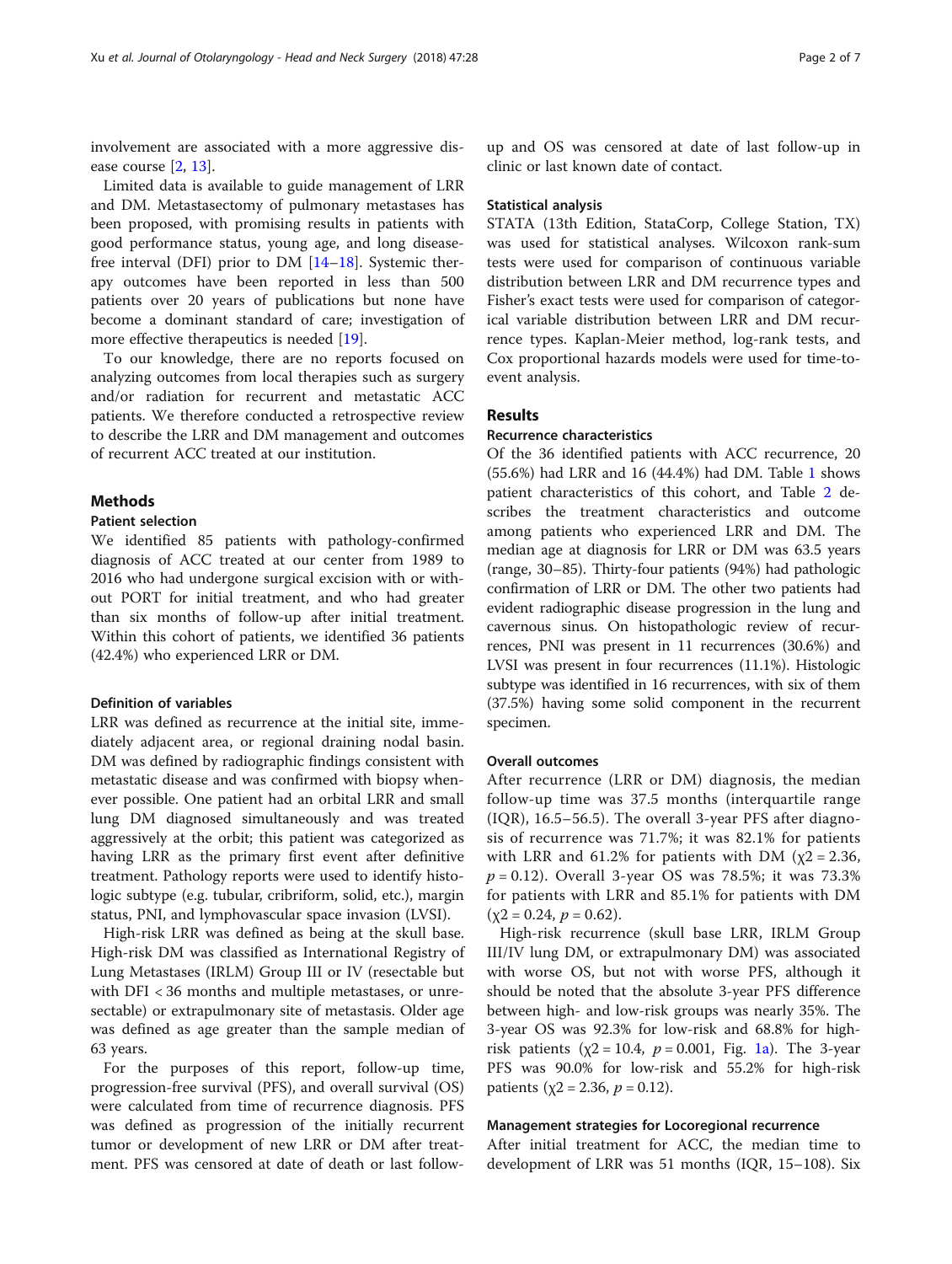| Characteristic                                                | Overall<br>36 | LRR<br>20    | <b>DM</b><br>16 | $p$ value |
|---------------------------------------------------------------|---------------|--------------|-----------------|-----------|
|                                                               |               |              |                 |           |
| White (incl. Hispanic)                                        | 25 (69.4%)    | 10 (50.0%)   | 15 (93.8%)      | 0.02      |
| Asian/Pacific-Islander                                        | 8 (22.2%)     | 7 (35.0%)    | $1(6.3\%)$      |           |
| African-American                                              | $1(2.8\%)$    | $1(5.0\%)$   | $\mathbf 0$     |           |
| Other                                                         | $2(5.6\%)$    | 2 (10.0%)    | $\mathbf 0$     |           |
| Female                                                        | 24 (66.7%)    | 13 (65.0%)   | 11 (68.8%)      | 0.55      |
| Male                                                          | 12 (33.3%)    | 7 (35.0%)    | 5 (31.3%)       |           |
| Initial Stage                                                 |               |              |                 | 0.38      |
| $ -  $                                                        | 5(22.7%)      | 1 (12.5%)    | 4(28.6%)        |           |
| $III-IV$                                                      | 15 (77.3%)    | 7 (87.5%)    | 10 (71.4%)      |           |
| Unknown                                                       | 14            | 12           | $\overline{2}$  |           |
| Initial Treatment                                             |               |              |                 |           |
| Surgery                                                       | 7 (19.4%)     | 6 (30.0%)    | $1(6.3\%)$      | 0.08      |
| Surgery + PORT                                                | 29 (80.6%)    | 14 (70.0%)   | 15 (93.8%)      |           |
| Age at recurrence, Median (IQR)                               | 64 (44-74)    | 66 (47-76)   | $60(42 - 70)$   | 0.48      |
| Months to recurrence after initial<br>treatment, Median (IQR) | $50(16-88)$   | $51(15-108)$ | $50(18-77)$     | 0.58      |
| Low-risk                                                      | 14 (38.9%)    | 9 (45.0%)    | 5 (31.3%)       | 0.31      |
| High-risk                                                     | 22 (61.1%)    | 11 (55.0%)   | 11 (68.8%)      |           |

<span id="page-2-0"></span>Table 1 Characteristics of patients experiencing locoregional recurrence (LRR) or distant metastasis (DM) as first adenoid cystic carcinoma recurrence

IQR interquartile range, RT radiation therapy, PORT post-operative radiation therapy

Table 2 Treatment characteristics and outcomes of patients experiencing locoregional recurrence (LRR) or distant metastasis (DM) as first recurrence of adenoid cystic carcinoma

|                           | $LRR (n = 20)$ | $p$ value | DM $(n = 16)$  | $p$ value |
|---------------------------|----------------|-----------|----------------|-----------|
| Treatment                 |                |           |                |           |
| Surgery                   | 10             |           | 5              |           |
| Surgery + PORT            | 8              |           | 0              |           |
| RT alone                  | 1              |           | 4              |           |
| CF-RT                     | 1              |           | 0              |           |
| <b>SBRT</b>               | $\Omega$       |           | 2              |           |
| Palliative RT             | 0              |           | $\overline{2}$ |           |
| Systemic therapy<br>alone | 1              |           | 1              |           |
| Observation               | $\Omega$       |           | 6              |           |
| 3-year PFS                | 82.1%          |           | 61.2%          |           |
| 3-year PFS                |                |           |                |           |
| Low-risk                  | 100%           | 0.15      | 80.0%          | 0.48      |
| High-risk                 | 64.3%          |           | 44.4%          |           |
| 3-year OS                 | 73.3%          |           | 85.1%          |           |
| 3-year OS                 |                |           |                |           |
| Low-risk                  | 87.5%          | 0.01      | 100%           | 0.03      |
| High-risk                 | 62.3%          |           | 76.2%          |           |

CF-RT conventionally fractionated radiation therapy, RT radiation therapy, PFS progression-free survival, PORT post-operative radiation therapy, OS overall survival of these 20 LRR patients were initially treated with surgery alone and 14 patients initially received surgery with PORT. Only eight patients had detailed pathologic information from their primary surgical resection, but all eight had positive margins and PNI, while six had pathologic T4 disease and one patient had > 30% solid histology.

Histopathologic evaluation of LRR after surgical resection of the recurrence was performed for 17 patients and found a median size of 3.0 cm (IQR, 1–3.5), 11 patients with positive margins, 11 with PNI, two with LVSI, and four with solid component. Eleven patients (55%) had high-risk LRR involving the skull base. Treatments for LRR consisted of surgery with PORT in 10 patients (50%), surgery only in eight patients (40%), high-dose radiation only in one patient (5%) and systemic therapy only in one patient (5%). Of the 10 patients receiving PORT, only five received standardcourse fractionated external beam radiation; the remaining five received stereotactic radiosurgery (SRS), stereotactic body radiotherapy (SBRT), intra-operative radiation, or external beam radiation using altered fractionation. One patient who received surgery and PORT also received adjuvant chemotherapy. There was no clear association between high-risk LRR and delivery of multimodality therapy although a trend to improved outcome was likely limited by sample size ( $χ2 = 2.55, p = 0.11$ ).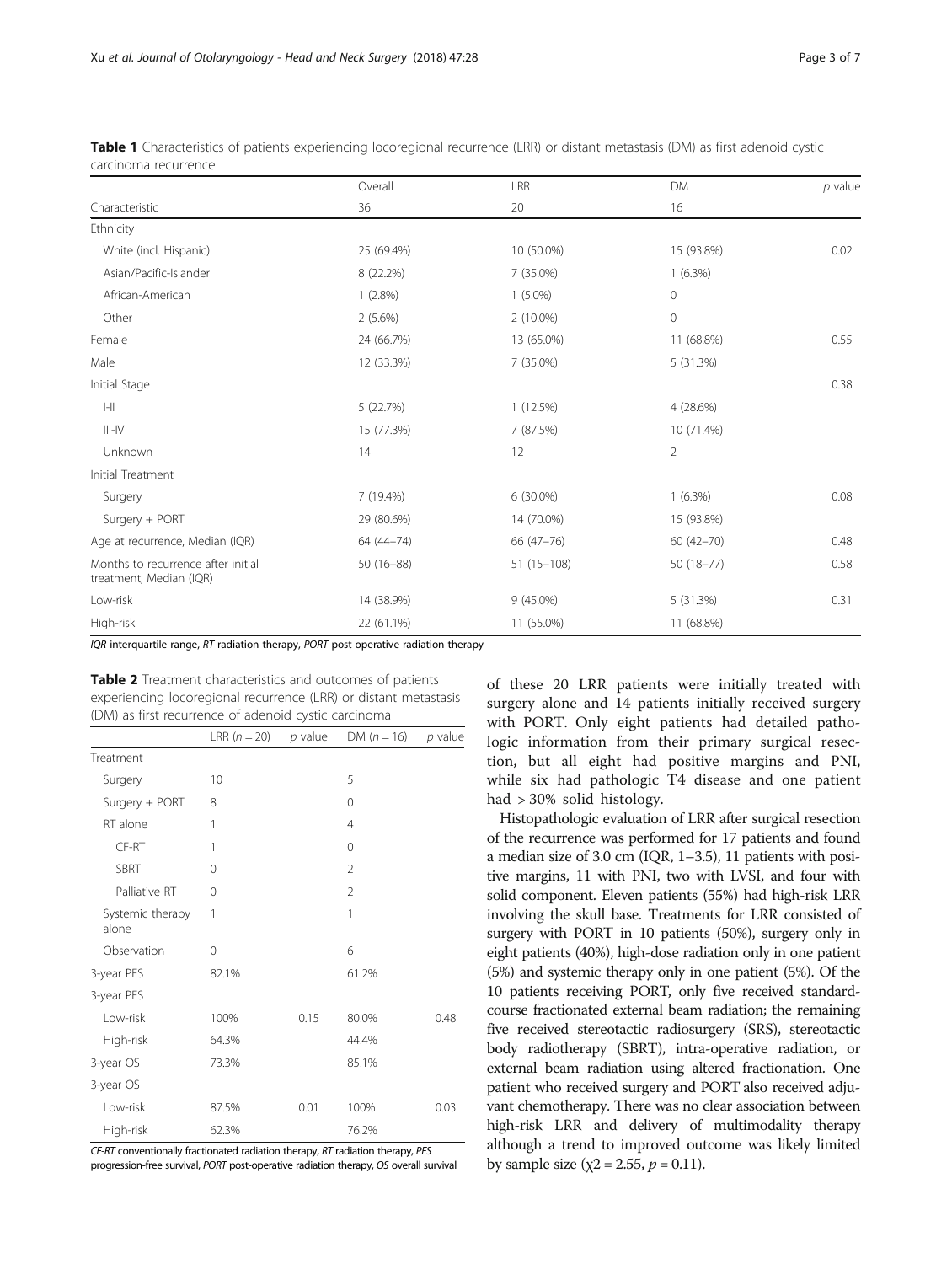<span id="page-3-0"></span>

The median follow-up time after LRR diagnosis was 38 months (IQR, 11.5–53.5), with three patients developing re-progression after their treatment for LRR. One patient had a parotid ACC that was re-excised at first recurrence, recurred seven years later, and was reexcised with PORT. Despite durable local control of over 13 years at the parotid, this patient eventually developed lung, spleen, kidney, and soft tissue metastases. One patient had a maxillary ACC initially treated with surgery and PORT, who recurred locally and underwent repeat surgical excision three times in two years before succumbing to recurrent skull base disease. The third patient had a hard palate ACC initially treated with surgery and PORT who developed a pterygopalatine fossa recurrence involving V1 and V2 nerves and was treated with surgery and SBRT, but eventually developed re-progression of local disease and was started on a systemic therapy clinical trial. Lung DM was found concurrently in one patient and was diagnosed eight months after treatment of LRR in a second patient.

Multimodality therapy was not found to be associated with PFS or OS outcomes. We therefore investigated whether older age, size of recurrence, positive margins at time of LRR resection, histopathologic factors of the primary or at the time of recurrence (solid histology, LVSI, PNI), or high-risk LRR were associated with PFS or OS. The only factor associated with PFS was size of

recurrence  $<$  3 cm (log rank  $x$ 2 = 5.0,  $p$  = 0.03); Cox proportional hazards ratios could not be calculated due to too few progression events. High-risk LRR was the only variable associated with OS. The 3-year OS was 87.5% for low-risk and 62.3% for high-risk patients (log-rank  $\chi$ 2 = 5.9,  $p = 0.01$ , Cox HR 10.1, 95%CI 1.1–90.0,  $p = 0.038$ , Fig. 1b). The 3-year PFS was 100% for low-risk and 64.3% for highrisk patients ( $\chi$ 2 = 2.1,  $p$  = 0.15).

# Management strategies for metastatic disease

After initial treatment for ACC, the median time to development of DM was 50 months (IQR, 18–77). The initial pathology of the 16 patients with DM was reviewed and two (12.5%) had positive nodes, eight (50.0%) were pT3 or pT4, six (37.5%) had ≥30% solid histological component, and 13 (81.3%) had close or positive margins. Of the 9 patients with core biopsies or surgical specimens of DM available for in-depth pathologic analysis, 2 had solid component subtypes, 0 had PNI, 2 had LVSI, and 1 had a positive margin.

Fourteen patients (87.5%) had recurrent lung metastases, nine of which were classified as IRLM Group III/IV. Other observed sites of metastases included bone, central nervous system, and subcutaneous tissue. In total, 11 patients (68.8%) were considered to have high-risk DM with IRLM Group III/IV or non-lung metastases.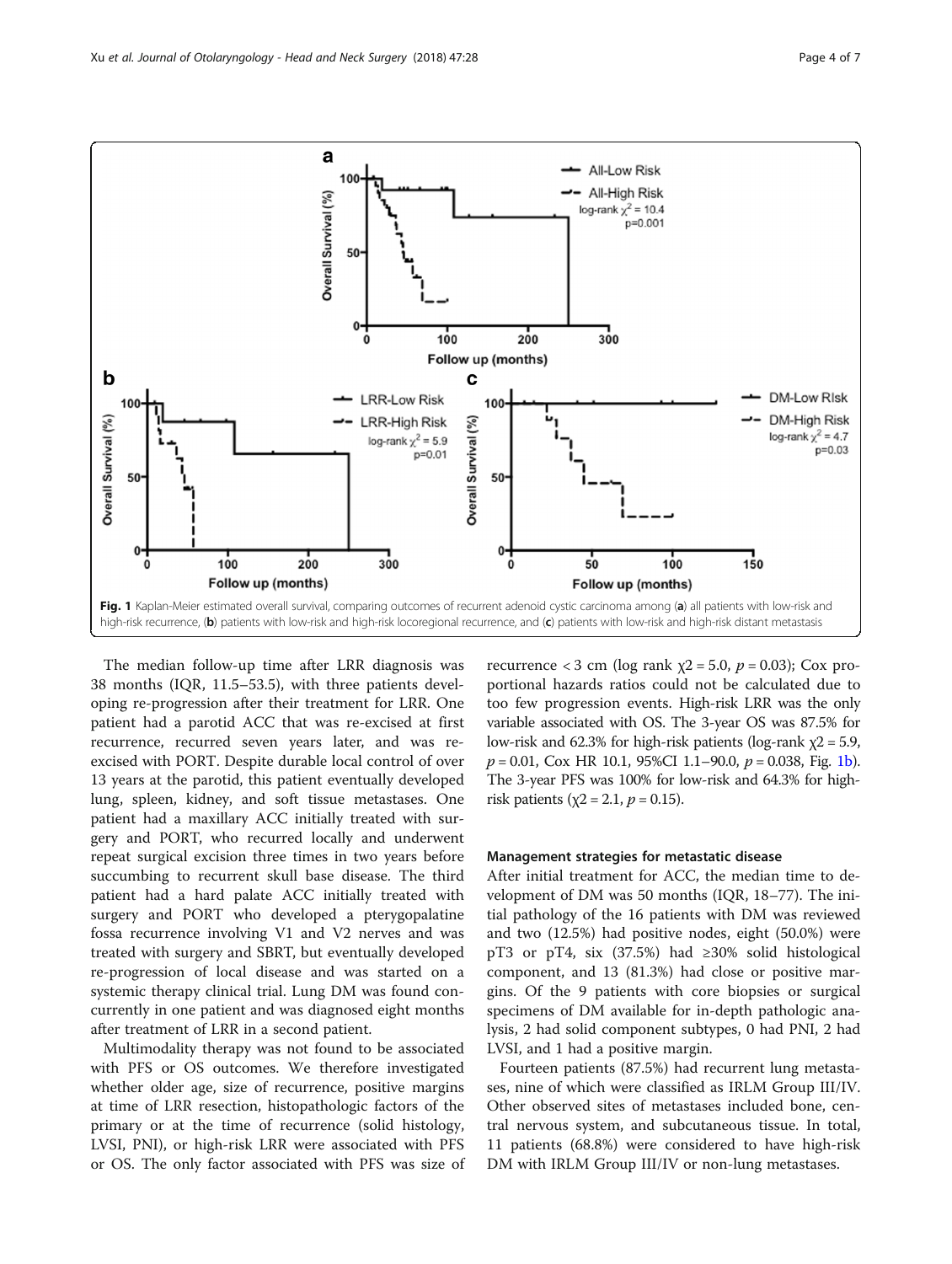<span id="page-4-0"></span>Six patients with small-volume bilateral lung disease were initially managed with observation. Four eventually received treatment with surgery (1), radiation (1), chemotherapy (1), or were enrolled in a clinical trial (1). Of these patients initially deemed safe for initial management by observation, the median OS after recurrence diagnosis was 65.5 months (IQR, 28–100).

Among 10 DM patients receiving upfront treatment, five (50%) received surgery, two (20%) received SBRT, two received systemic therapy only (20%) and one received palliative radiation therapy (10%). The seven patients treated with upfront surgery or non-palliative radiation had a median survival of 45 months (IQR, 28–93) and four were disease-free for the remainder of their followup, which ranged from 25 to 51 months.

Upfront treatment with surgery or non-palliative radiation therapy was not found to be associated with PFS or OS. We therefore investigated whether older age, size of dominant DM, positive margins at time of DM resection, histopathologic factors of the primary or at the time of metastasis (solid histology, LVSI, PNI), or high-risk DM were associated with PFS or OS. We found no significant association between pre-treatment or treatment-related factors with PFS. High-risk DM was the only variable significantly associated with OS. The 3-year OS was 100% for low-risk patients compared to 76.2% for high-risk patients (log-rank  $\chi$ 2 = 4.7,  $p$  = 0.03, Fig. [1c\)](#page-3-0). Cox proportional hazard ratios could not be calculated as no patients with low-risk DM died during the follow-up period (median 37.5 months, IQR 22–64). The 3-year PFS was 80.0% for low-risk and 44.4% for high-risk patients ( $\chi$ 2 = 0.51,  $p$  = 0.48).

# **Discussion**

Limited data is available to guide the clinical management of locally recurrent or metastatic ACC. We therefore analyzed 36 consecutive cases of recurrent ACC at a single tertiary care institution to describe treatment outcomes and prognostic variables. In LRR, the most common treatments were surgery with or without PORT; high-risk disease at the skull base was often aggressively treated in an attempt to maintain local control. In DM, lung metastases were the most common sites of disease managed with observation, surgery, or SBRT, depending on resectability, bilaterality, and whether the metastases were singular or multiple in number. While no treatment paradigms or histopathologic factors were identified as prognostic for PFS or OS after recurrence, stratifying patients by high- and low-risk classifications found that a high-risk pattern of disease recurrence was associated with significantly decreased survival. Based on our institutional practices, we propose risk-stratified treatment considerations in Fig. 2.

In our study population, the median time to first recurrence (whether LRR or DM) was approximately 50 months from initial treatment. After a recurrence diagnosis, we observed a 3-year OS of 79% overall, with LRR patients having lower Kaplan-Meier estimates of OS (73%) compared to DM patients (85%). Although not significantly different, these findings indicate that the time to LRR is comparable to that of DM with an equally decreased or potentially worse subsequent survival outcome. Our findings are in keeping with observations from large retrospective reviews indicating that local recurrence is a critical issue associated with cause-

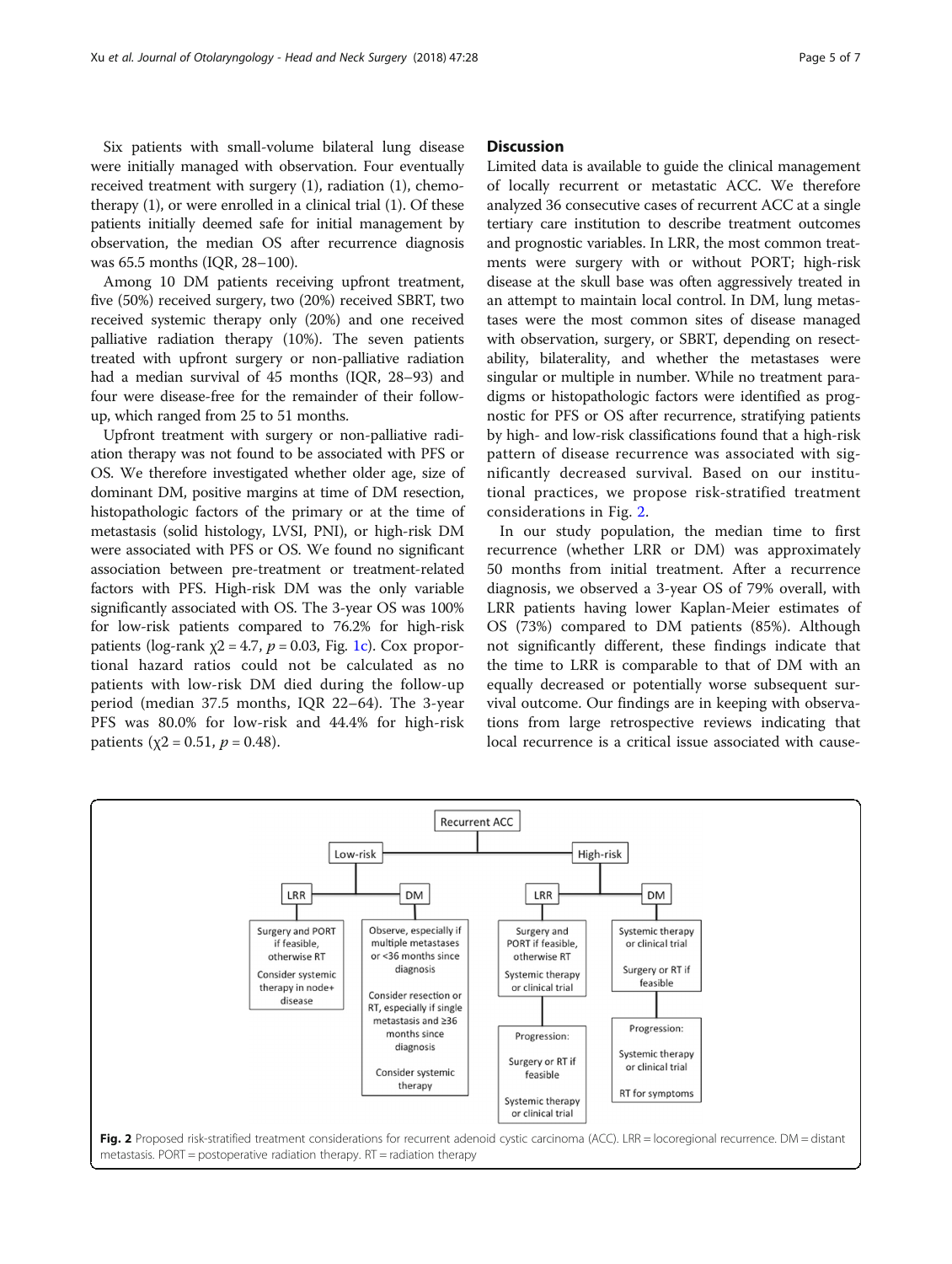specific survival. [\[10](#page-6-0), [20\]](#page-6-0). Yet, whereas many studies have sought to define survival prognostics related to DM [[2,](#page-6-0) [13,](#page-6-0) [21](#page-6-0)–[23\]](#page-6-0), very little literature exists to describe survival prognostics or management strategies for LRR.

At our institution, LRR was often treated in an aggressive and multimodal fashion (Fig. [2\)](#page-4-0) with 90% of patients receiving resection and 50% of patients receiving PORT. Due to the use of prior full-course radiation, only five patients were able to receive fully fractionated PORT. The other five were re-irradiated using extremely conformal techniques such as SRS, SBRT, or intraoperative radiotherapy. We found that traditional prognostic variables such as age, histology, margin status, LVSI, and PNI were not associated with PFS or OS (size < 3 cm was associated with worse PFS on log-rank testing, but there were too few progression events to determine whether this was a real effect in Cox proportional hazards modeling). However, due to our small sample size and unavailable pathologic information on six specimens, we could not entirely rule out the prognostic value of traditional pathologic characteristics. The only prognostic factor we were able to detect was based on worse survival in LRR from high-risk recurrent disease involving the skull base. While this finding may support an approach of treating skull base LRR early and aggressively, it should be noted that progressive local and metastatic disease continued despite our efforts to maximize local control in these patients. There is an urgent need for more effective combinatorial and systemic therapies to enhance the principal strategy of surgical resection.

Although the patients with DM in this cohort had heterogeneous treatments ranging from observation to metastasectomies to chemotherapy, the observed outcomes remained consistent with those reported in literature. The majority of patients with DM (80%) had lung metastases [[1,](#page-6-0) [2,](#page-6-0) [8,](#page-6-0) [12](#page-6-0)]. Many with low-volume lung disease were initially managed with observation and these carefully selected patients did not have significantly poorer outcomes compared to upfront surgery or nonpalliative radiation [\[15](#page-6-0), [24](#page-6-0)]. Of patients who received metastasectomies or non-palliative radiation, 4 of 7 (57%) enjoyed disease-free intervals of 2–4 years.

We confirmed that patients with extrapulmonary [[12](#page-6-0), [21](#page-6-0)] or IRLM Group III/IV lung metastases [\[18](#page-6-0)] constitute a high-risk group with significantly worse OS outcomes. The inverse was also true, as we found that the low-risk group was associated with a good prognosis with no deaths observed in the follow-up period.

When managing lung metastases, our institution considers resectability, number of metastases, bilaterality, and pace of disease (Fig. [2\)](#page-4-0). In patients with Group III or IV lung metastases (high-risk DM), we favor starting with systemic therapy with limited resection or radiation if safe and feasible, or for palliation. In patients with Group I low-risk DM (resectable, DFI ≥36 months, and single metastasis), we consider this to represent oligometastatic disease and favor early metastasis-directed therapy with resection or radiation. In Group II low-risk DM (resectable, DFI < 36 months or multiple metastases), we favor observation with ascertainment of disease stability before deciding upon a course of further observation, resection/ radiation, or initiation of systemic therapy. This is supported by our findings that initial observation for lowvolume bilateral lung disease did not have significantly poorer outcomes compared to upfront treatment.

Overall, in the two cohorts of patients experiencing LRR and DM, an initial recurrence with high-risk disease was highly associated with OS ( $p = 0.001$ ). Therefore, for patients with skull base recurrences, extrapulmonary metastases, or multiple lung metastases that develop within 36 months of initial treatment, better prognostic markers and effective treatments are urgently needed.

Our study is limited by small sample size, heterogeneous treatment paradigms, and selection bias as a tertiary care institution. To maximize completeness of the analysis, we restricted our population to a cohort of patients whose recurrences were treated and followed at our institution, but this may have introduced biases related to the patient population and/or our treatment policies. Some patients did not have full pathologic characteristics available at time of recurrence. Slides from the initial surgical specimen may not always be available, as recurrences at our institution are often diagnosed by fine needle aspiration (thereby limiting pathologic analysis of PNI and LVSI) and/or are treated with non-surgical approaches (thereby limiting available tissue for pathologic analysis). Where possible, we maximized the pathologic information available to us, but further studies incorporating full pathologic review and confirmation of these findings would be useful.

# Conclusion

Recurrences, both local and distant, can be life-limiting in patients with ACC. At our institution, LRR is commonly managed with surgical excision and PORT. Metastases are managed heterogeneously with observation, metastasectomy, radiation, or systemic therapy depending on number, bilaterality, and resectability. We developed a set of criteria designating high-risk disease (skull base recurrence, extrapulmonary metastases, and IRLM Group III/IV lung metastases), which were significantly prognostic of OS; enhanced treatments are needed for these patients. Additional studies are needed to validate these findings and identify better prognostic markers and therapeutics.